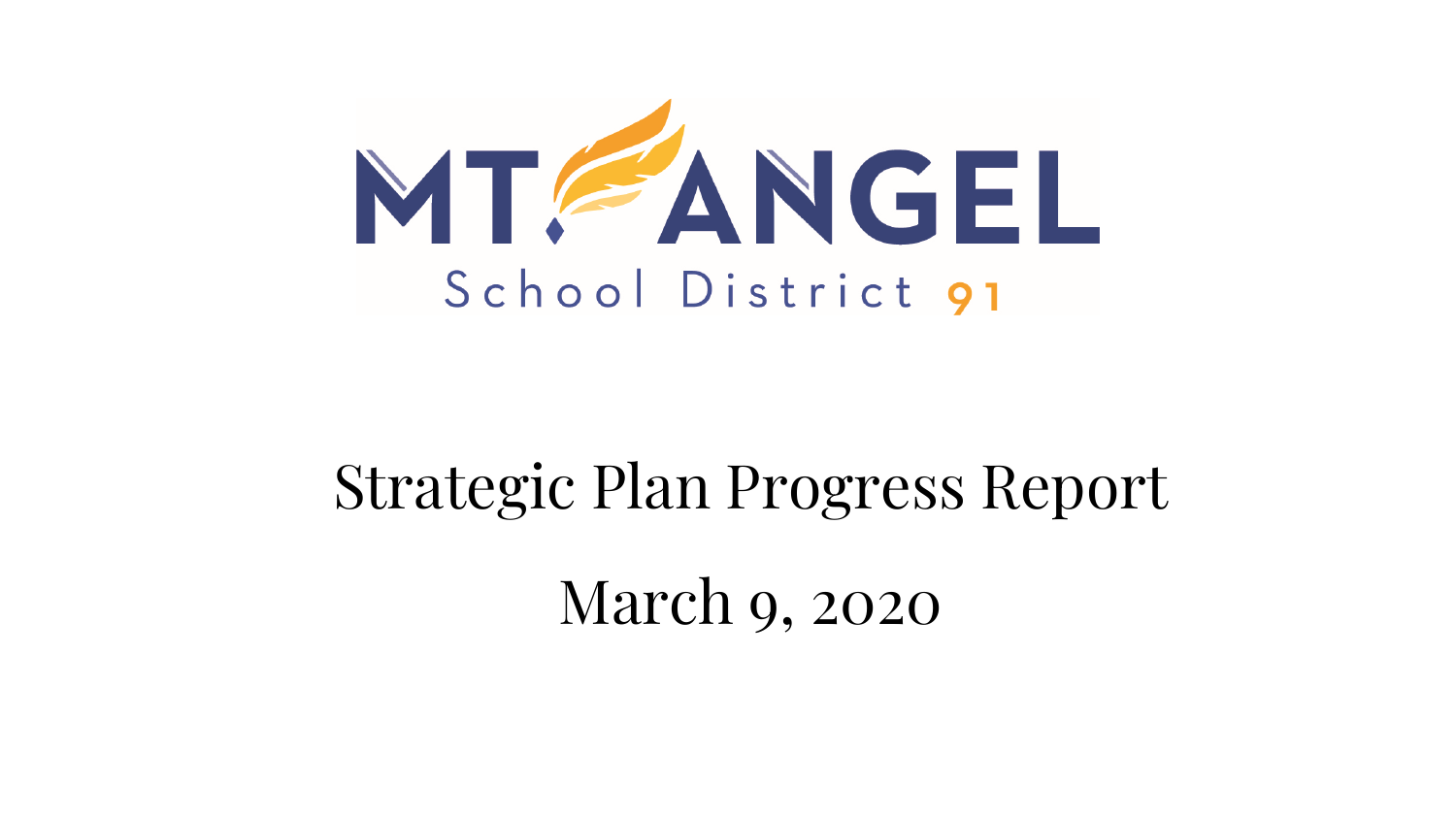## District Goal

By June of 2022, all students will be on track to graduate and be prepared with a plan for life beyond high school.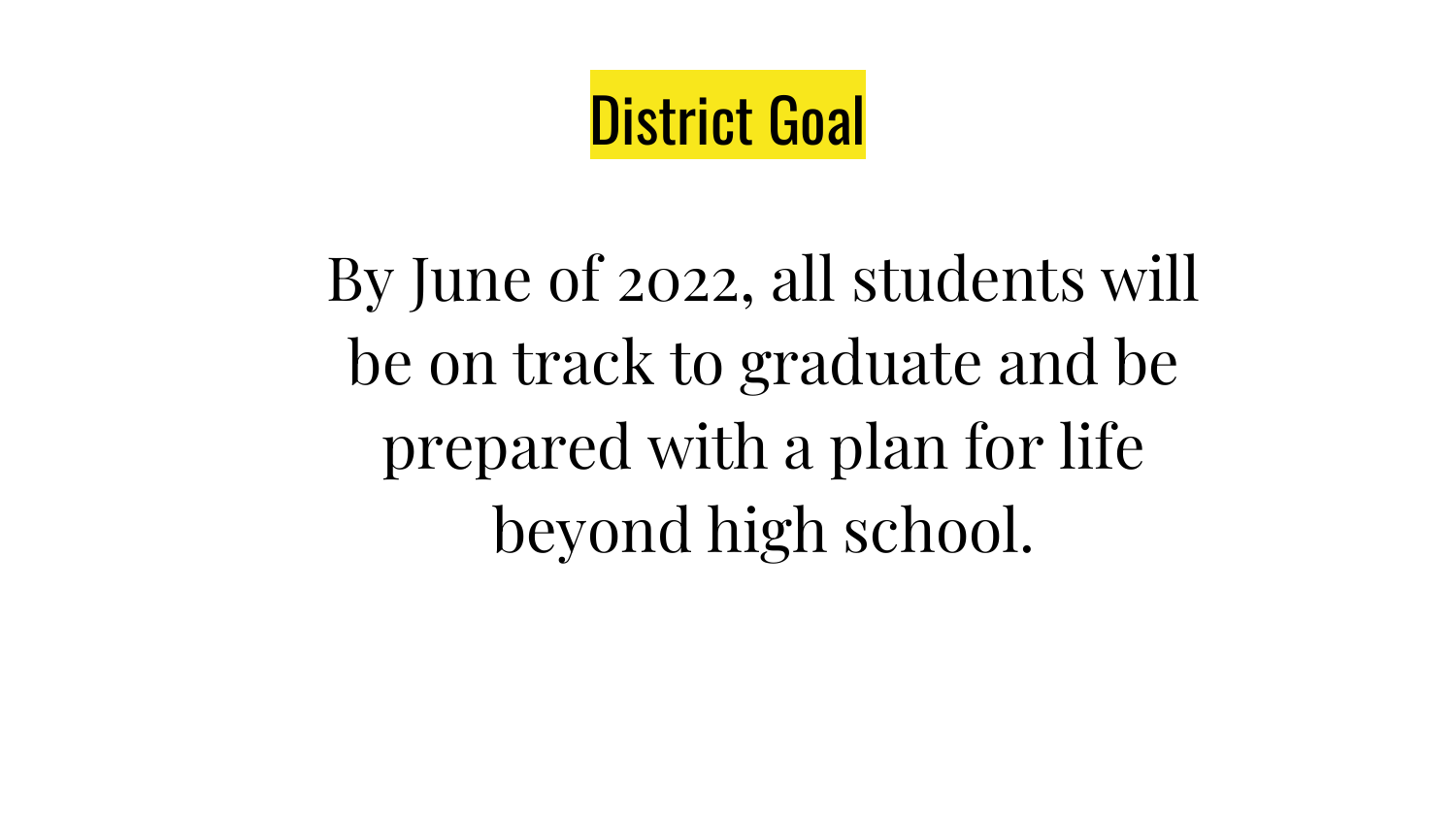### Performance Indicator 2: District will have at least a 92% regular attenders rate.

What's Working:

- Bilingual staff in office at all times.
- Student voice in classroom culture through PAX GBG.
- Nudge Letters
- School-Wide attendance data updates in newsletter
- Additional Morning Greeters

Not Working:

Prizes for good attendance

#### Winter Comparison 2019-2020 Goal for Regular Attenders

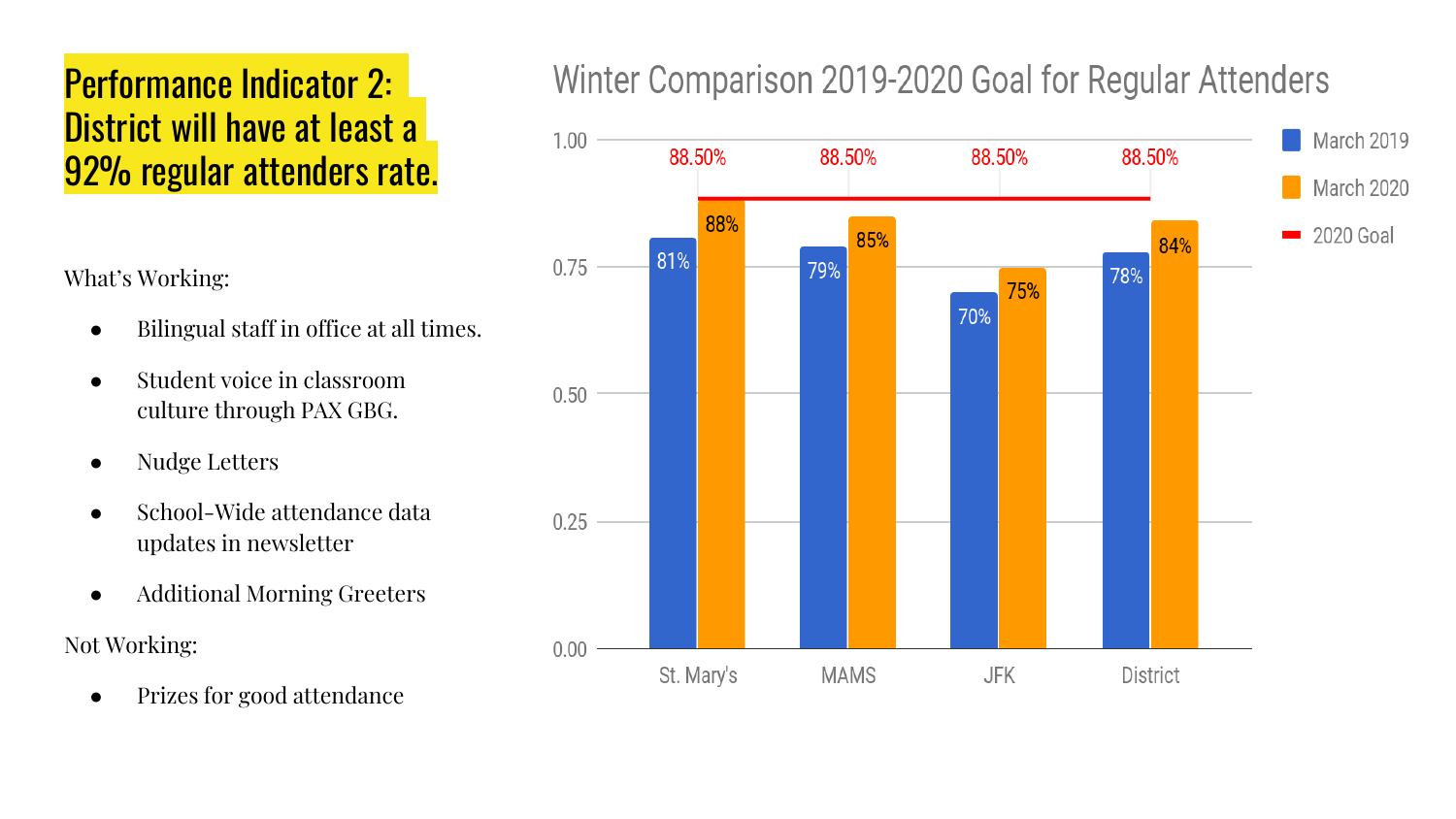#### Performance Indicator 3: All 9th graders earn 7.0 credits.

#### **9th Grade - Class of 2023**

- ❏ Current Enrollment 70
- ❏ Number of Students that are on track to earn 7 Credits - 55
- ❏ Percent of Students that are on track to earn 7 Credits - 78.5%
- ❏ 2019-20 Goal is 95%, or 66 of 70 students.

*\*Data based on first semester grades of the 2019- 2020 school year.*

#### **Strategies for 2019-2020**

- ❏ Some staff are allowing students additional opportunities to pass standards that were not passed during 1st semester.
- ❏ Algebra 1 teacher is telling students if they pass 2nd semester, she will change their 1st semester grade to passing.
- ❏ Some students have begun remediating their credits from 1st semester by enrolling in our new online platform, Edgenuity.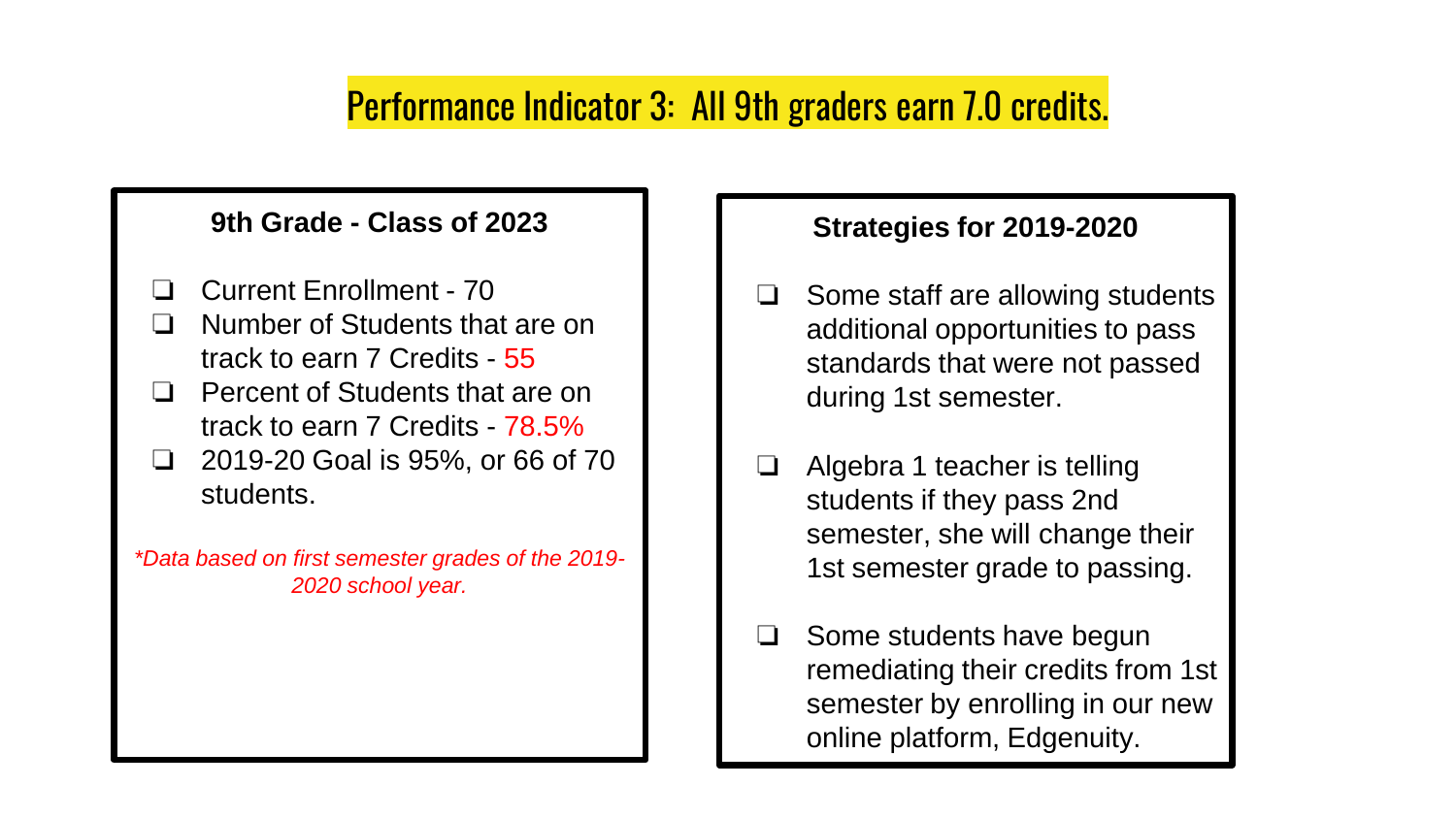#### Performance Indicator 5: Students in grades 3, 7, and 10 will meet growth goals on district-wide tests in reading and math. (Slide 1 of 2)



● JFK does not test in the Winter session.

| St. Mary's<br>(3rd Grade Strategies)                                                      | <b>MAMS</b>                            |
|-------------------------------------------------------------------------------------------|----------------------------------------|
| Including AVID strategies in                                                              | Reviewing MAP data & student           |
| math.                                                                                     | growth targets in PLCs                 |
| Pre/Post Assessment Analysis in                                                           | Identifying student needs &            |
| <b>PLC</b>                                                                                | providing differentiated instruction   |
| Flashcards with facts and word                                                            | Incorporating language supports        |
| problem                                                                                   | for all students                       |
| Purchasing Number Corner for<br>2020-21 to provide additional<br>application and practice | Providing after school office<br>hours |
|                                                                                           | Adding Accelerated 7 Math Class        |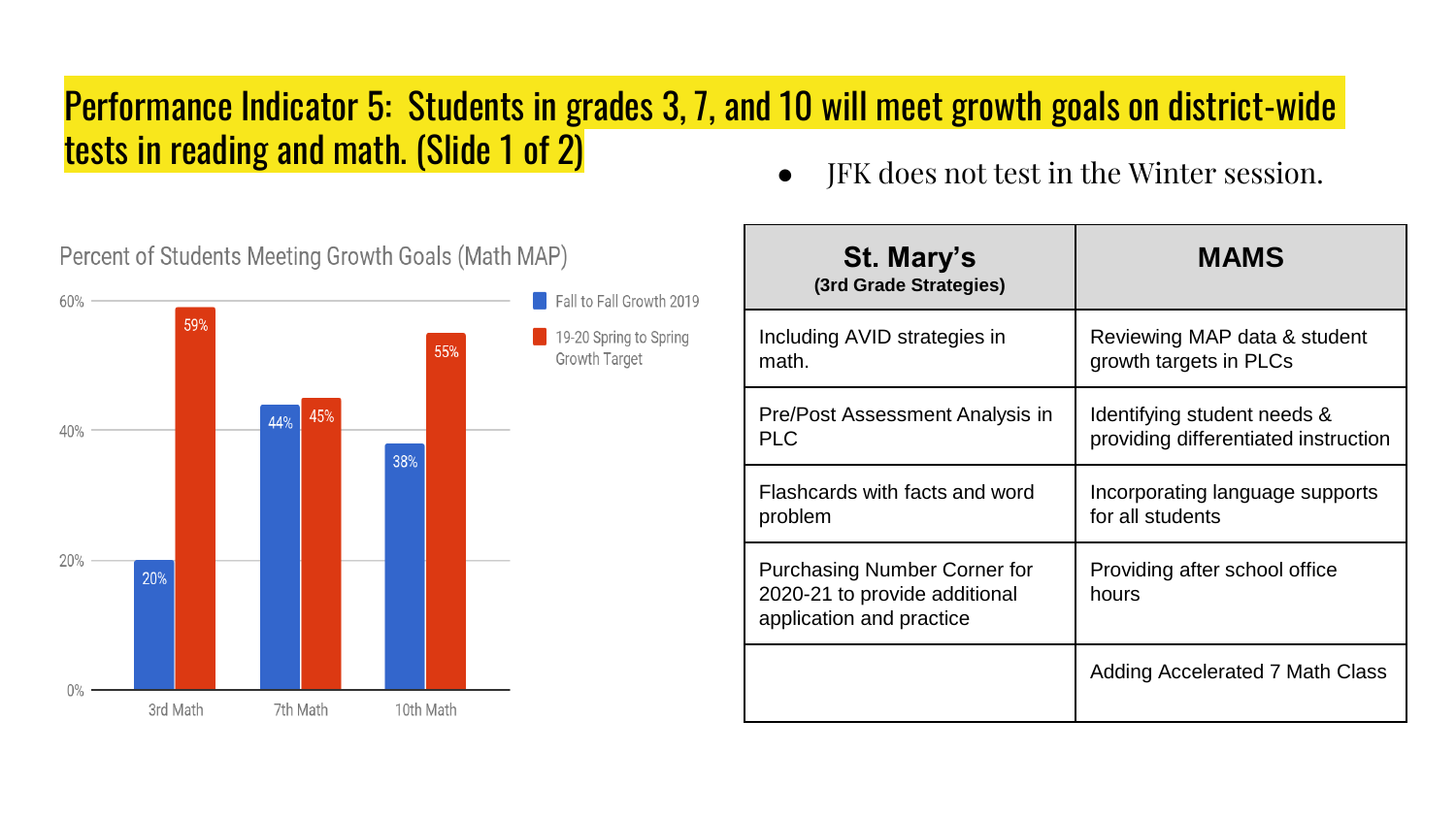#### Performance Indicator 5: Students in grades 3, 7, and 10 will meet growth goals on district-wide tests in reading and math. (Slide 2 of 2)

| St. Mary's                                                                                                                                                                                               | <b>MAMS</b>                                                                                                             |
|----------------------------------------------------------------------------------------------------------------------------------------------------------------------------------------------------------|-------------------------------------------------------------------------------------------------------------------------|
| <b>Tracking Reading</b><br>Fluency with NWEA<br>MAP Fluency pilot in<br>grades 1-2.<br>St. Mary's MTSS Team<br>attending ORTI<br>Conference in April to<br>learn about options for<br>improving systems. | PLCs focused on cross-curricular critical<br>reading strategies.                                                        |
|                                                                                                                                                                                                          | Student growth conferences highlighting<br>areas of strength & opportunities for<br>growth.                             |
|                                                                                                                                                                                                          | Identifying student needs & providing<br>differentiated instruction. Student voice in<br>instructional activities.      |
|                                                                                                                                                                                                          | Providing after school office hours.                                                                                    |
|                                                                                                                                                                                                          | Data driven decision making within PLC                                                                                  |
| JFK                                                                                                                                                                                                      | JFK uses data from these assessments as<br>one of many data points to determine levels<br>of support students may need. |
|                                                                                                                                                                                                          | JFK does not test in the Winter session.                                                                                |

#### Percent of Students Meeting Growth Goals (Reading MAP)

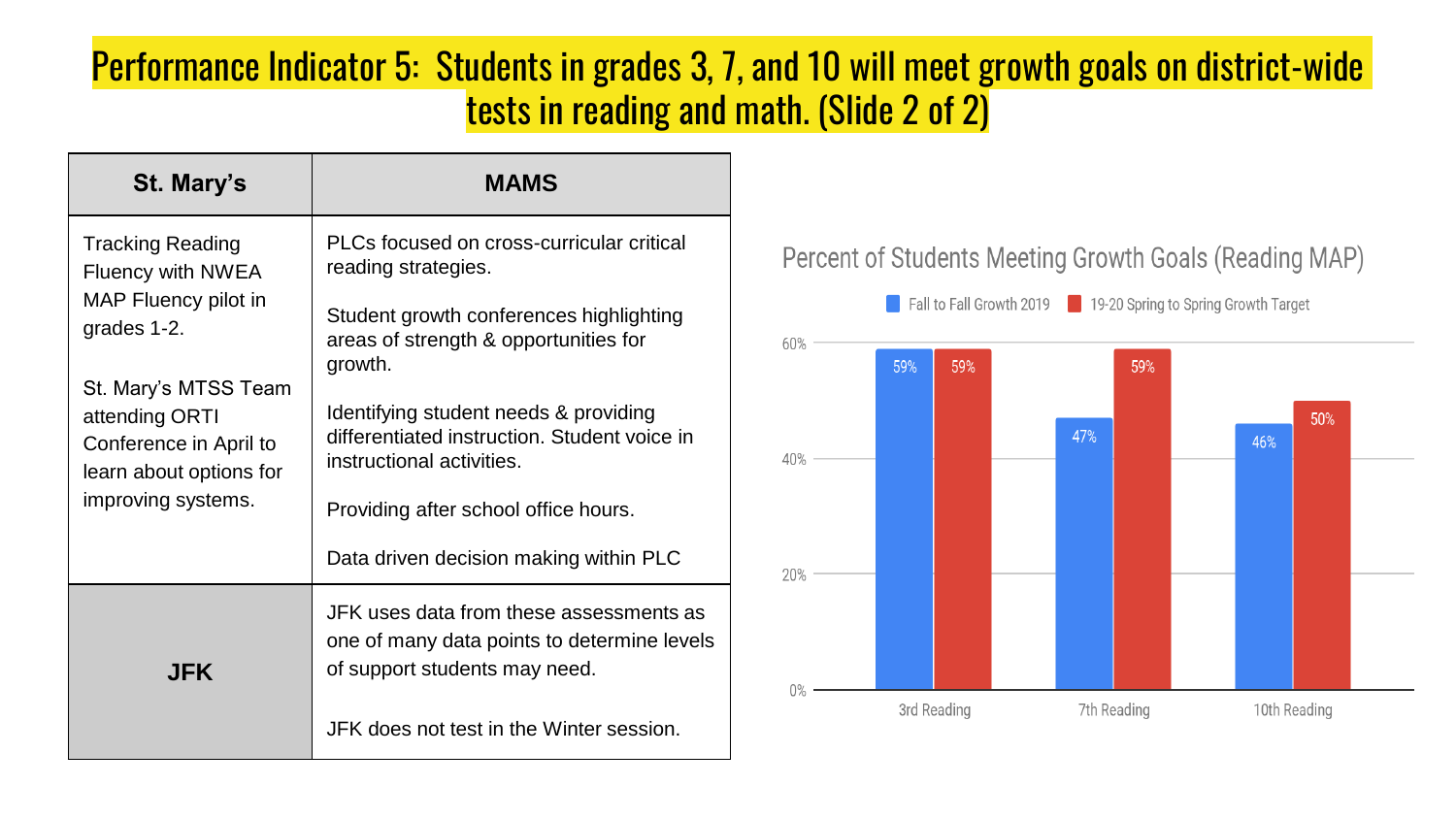## Performance Indicator 7:

## All high school students will earn a minimum of 6 CTE credits upon graduating.

| Class of 2020         | Class of 2021         | Class of 2022         |
|-----------------------|-----------------------|-----------------------|
| Goal is 4 CTE Credits | Goal is 5 CTE Credits | Goal is 6 CTE Credits |
|                       |                       |                       |

|                 | Total $#$ of Credits<br>Earned | $#$ of Students<br>Enrolled | <b>Average Credits</b><br>Earned per Student |
|-----------------|--------------------------------|-----------------------------|----------------------------------------------|
| Class of $2020$ | 156.5                          | 44                          | 3.5                                          |
| Class of 2021   | 93.5                           | 41                          | 2.2                                          |
| Class of 2022   | 41.5                           | 34                          | 1,2                                          |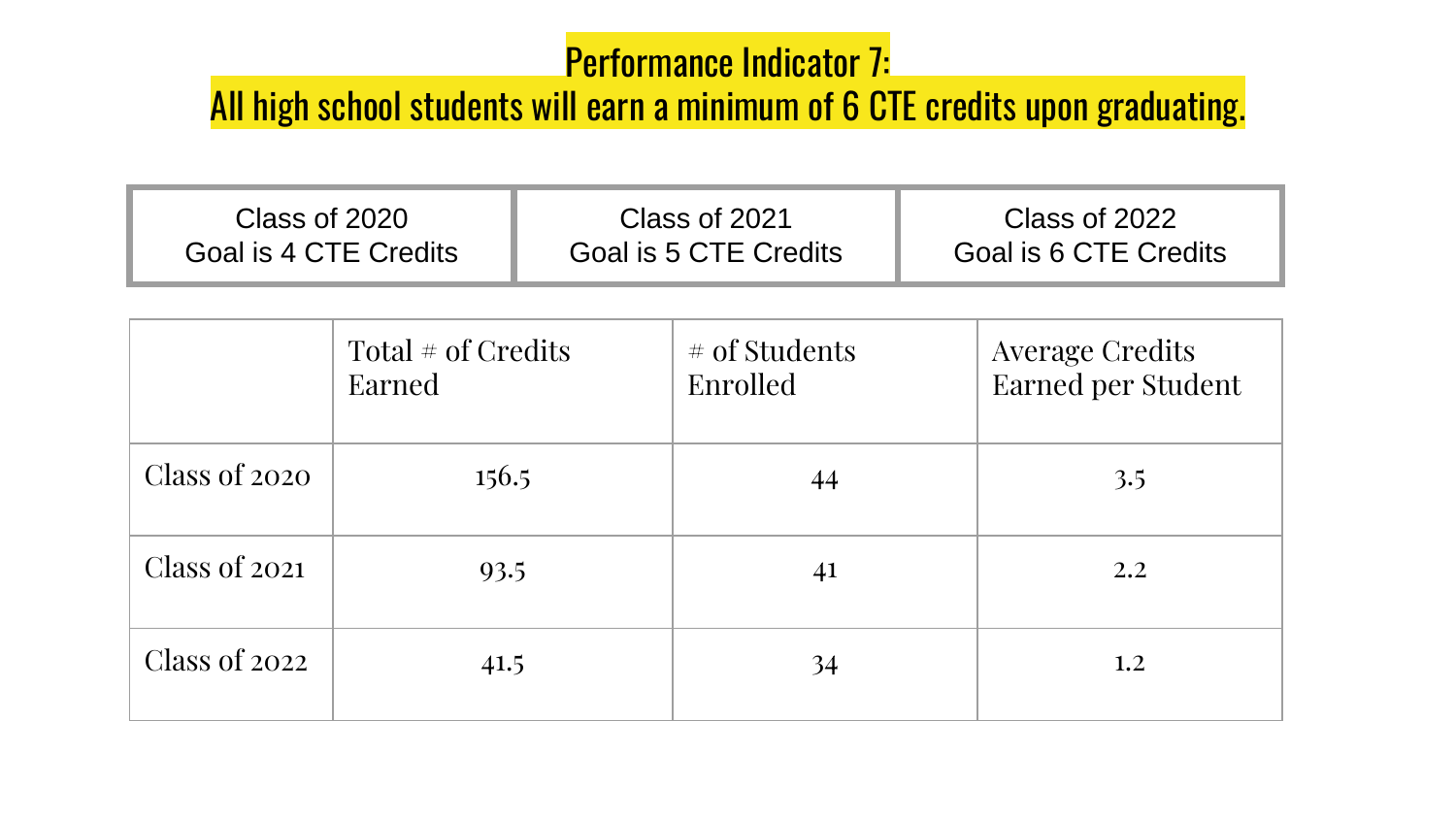## Performance Indicator 10: Graduation Rate of 100% by 2022.

|                  | # of Students<br>On-Track | # of Enrolled<br><b>Students</b> | % of Students On-<br>Track | Strategic Plan Goal |
|------------------|---------------------------|----------------------------------|----------------------------|---------------------|
| Class of<br>2020 | 38                        | 44                               | 86.4                       | 85%                 |
| Class of<br>2021 | 36                        | 41                               | 87.8                       | 80%                 |
| Class of<br>2022 | 28                        | 34                               | 82.3                       | $100\%$             |
| Class of<br>2023 | 55                        | 72                               | 76.4                       |                     |